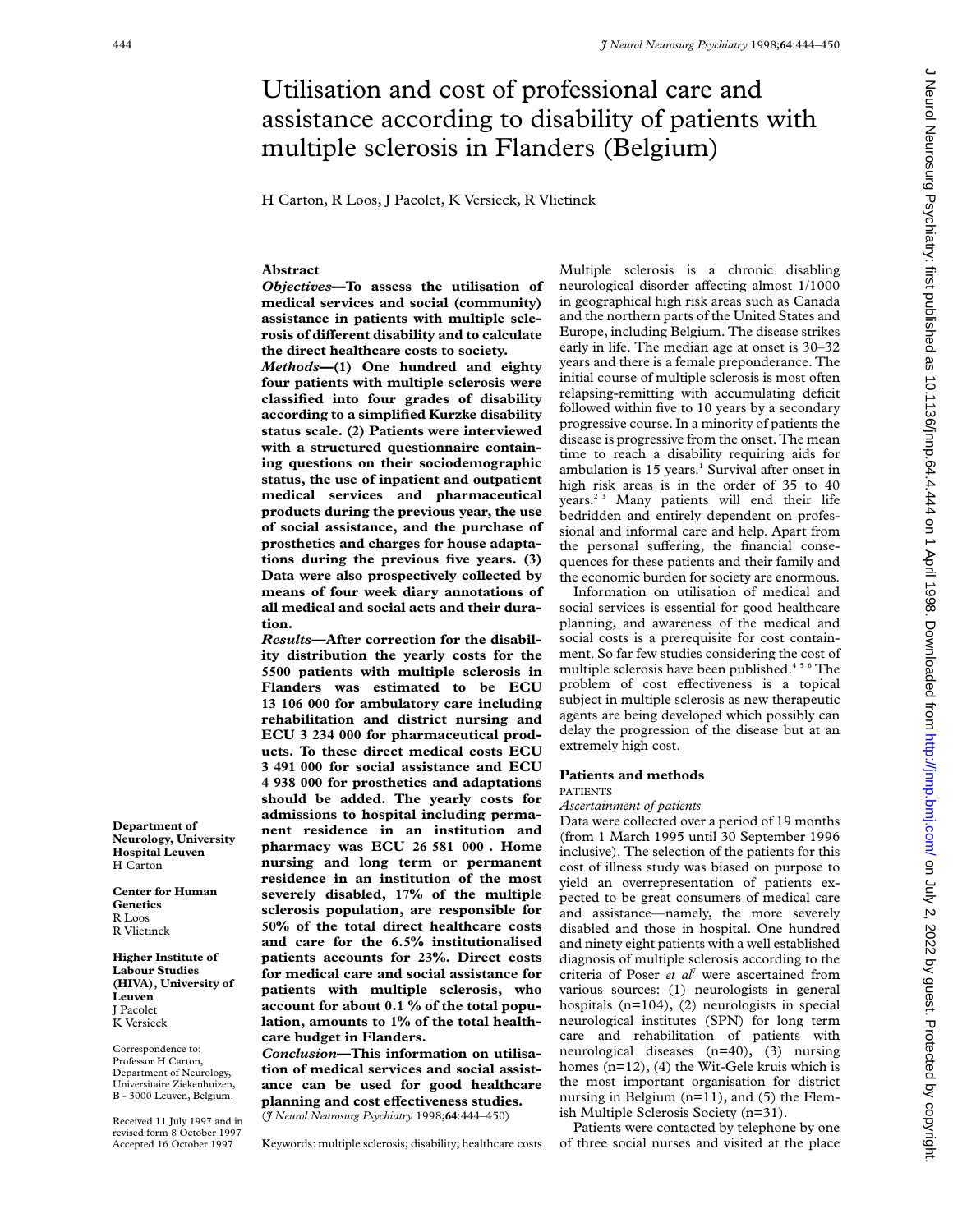where they resided at that moment: at home, in sheltered housing, with a 24 hour activities of daily living help, in general hospitals, SPN institutes, or nursing homes.

#### *Measurement of disability*

A simplified and abbreviated Kurtzke disability status scale  $(DSS)$ ,<sup>8</sup> was administered to assess the neurological dysfunction of the patients. On the basis of this rating scale patients were divided into one of four disability grades: group I (DSS 0 to 2) contained patients with no or a minimal disability, grade II (DSS 3 to 5), patients with moderate disability but able to walk independently, grade III (DSS 6 to 7), patients requiring mobility assistance or the use of wheelchairs most of the time, and grade IV (DSS 8 to 9), patients confined to bed or chair or totally helpless.

## DATA COLLECTION

# *Standardised questionnaire*

A structured questionnaire was used to ensure that all patients were asked identical questions. It contained questions concerning (1) their sociodemographic status (occupational and marital status, family composition, and residence); economic status, and income; (2) their current disability; (3) the use during the past year of professional inpatient and outpatient medical services including medicines and nursing equipment as well as the delivery of social and community assistance; (4) the informal (non-professional) support during the past year from persons living with the patients and by volunteers; and (5) house adaptations, purchase of prosthetic and adaptive devices, and transport aids over the past five years. It was explicitly asked that only costs and assistance caused by the disease were reported.

#### *Four week prospective diary*

Data were prospectively collected during the four weeks after the interview by means of a diary booklet in which professional carers noted, from day to day, the acts that they had provided and the time needed to perform these. Professional medical carers included general practitioners (GPs), medical specialists, nurses, physiotherapists, occupational therapists, speech therapists, and psychologists. Professional providers of social assistance included social workers, home carers and helpers in activities of daily living. In the same diary booklet daily use of medicines and nursing devices was also recorded.

#### *Hospital invoices*

To estimate the costs of admissions to hospital, hospital invoices were collected from patients institutionalised in the year preceding the interview, during the four week diary registration, and the months until the end of the data collection (September 1996).

## *Spot check of the utilisation of different institutional facilities by a representative multiple sclerosis population*

All five hospitals and six nursing homes located in a well delineated area around Leuven as well as two rehabilitation (SPN) centres in the neighbouring region agreed to participate in a spot survey to detect all institutionalised patients from this representative area where according to a recent age and sex adjusted prevalence study<sup>9</sup> 220 patients with multiple sclerosis from a population of 250 000 reside. In the present study, these institutions were recontacted by telephone every six months or a total of seven times. They provided information on the duration of stay in hospital, sex, age, and disability class of the patients with multiple sclerosis in their institution who were residents of the representative Leuven area. Information on the presence of patients with multiple sclerosis in sheltered housing in Flanders was obtained from the Flemish Multiple Sclerosis society.

#### DETERMINATION OF COSTS

# *Cost of professional medical care and social assistance provided to outpatients*

General practitioners, medical specialists, and physiotherapists provide services for outpatients on a fee for service basis. Officially agreed on charges were used to calculate the cost of these services.

The cost of medical services provided by nurses, speech therapists, occupational therapists, and psychologists and the cost of social assistance provided by social workers, home carers, and helpers with activities of daily living were calculated using cost-wage scales of mid-1996 for a professional worker with 10 years of seniority.

### *Cost of professional care and help provided to patients in institutions*

Costs of stay in hospital were based on the invoices from the patients who had stayed in a general hospital, SPN institute, or nursing home during the study period. The invoices of SPN institutes were considered separately depending on the duration of stay of the patient.

The frequency and durations of stay in hospitals for the temporarily institutionalised patients were assessed from retrospective data of patients interviewed at home only. To avoid a selection bias of patients prone to be more often admitted to hospital, patients who were residing in an institution at the moment of the interview were not considered.

The prevalence of permanent residence in an institution was derived from the data of the spot check in the representative Leuven area.

Charges for house calls were used to calculate the costs of the visits by GPs in nursing homes. For the wages of hospital medical specialists, physiotherapists, speech therapists, social workers, psychologists, and nurses, their hourly cost was calculated and multiplied by the time they spent treating each patient.

## *Cost of pharmaceutical products for outpatients and patients in institutions*

Pharmacy costs included drugs as well as nursing aids such as syringes, pampers, catheters etc. As  $\beta$ -interferon was not yet fully available and not reimbursed during the study period, the cost of this drug was not included in the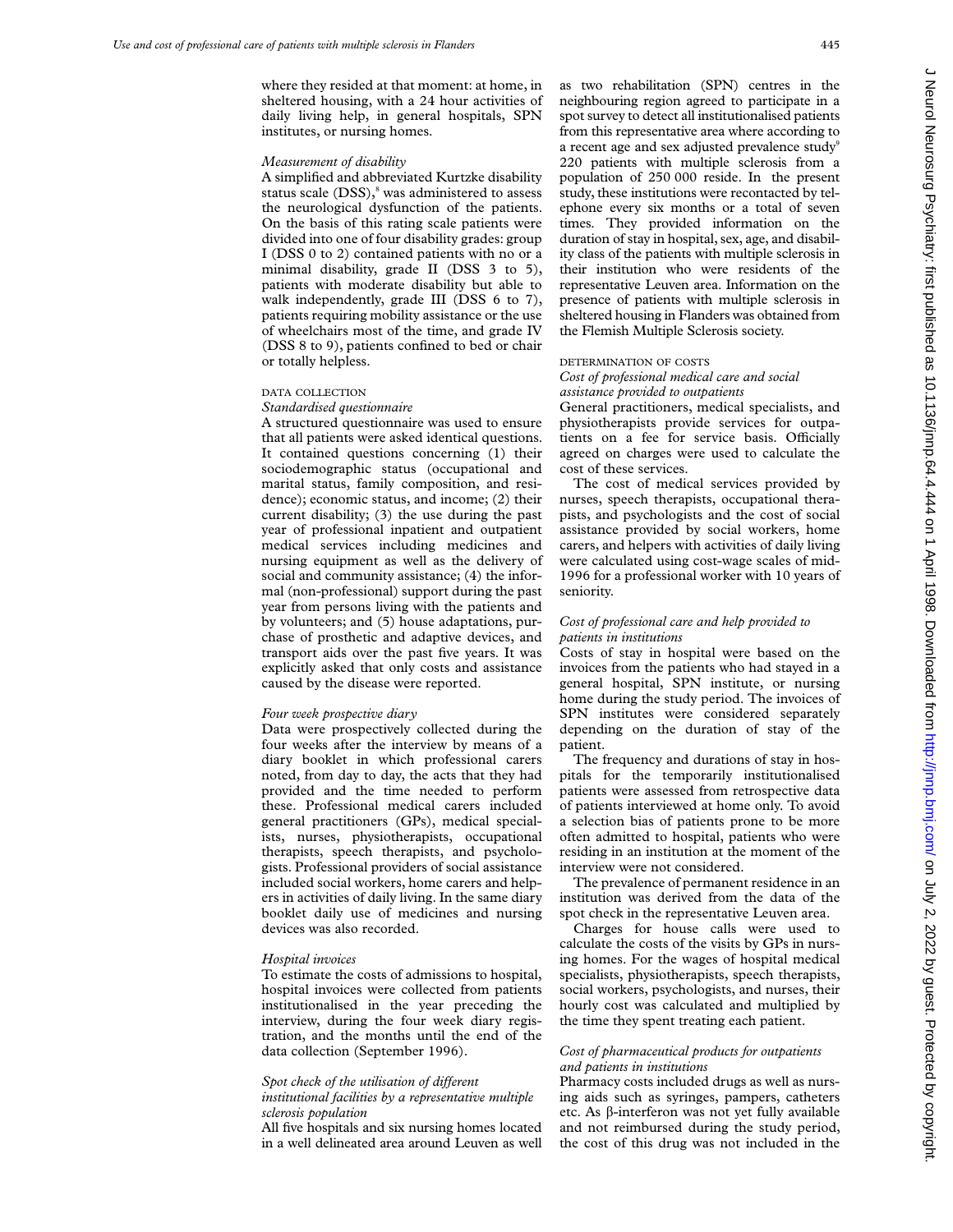### *Costs of adaptations to the house and car, and costs of mobility aids, prosthetics, and adaptive or adapted devices*

Information was collected by interview on the number and types of adaptations fitted to the house and the number of devices or aids bought or rented as a consequence of multiple sclerosis in the previous five years. The average cost per disability class was calculated by multiplying the mean number of adaptations made or devices bought during the past five years by the mean price of the adaptation or device, based on the reported prices during the past five years.

# WEIGHING BY THE DISTRIBUTION OF THE DISABILITY GRADES IN FLANDERS

Because the selection was biased deliberately towards the more disabled patients, representative costs were obtained by weighing the crude costs in this study by the population frequency of each of the four disability grades. The proportional distribution of the four disability classes was obtained from two prevalence studies in neighbouring regions, southern Hesse<sup>10</sup> in Germany and Groningen<sup>11</sup> in The Netherlands. The weighting was done by their joint distribution: grade I: 35%, grade II: 24%, grade III: 23%, and grade IV: 18%.

#### STATISTICAL ANALYSIS

Descriptive and univariate analysis was performed using the SAS 6.08 computer package.

#### **Results**

#### PATIENTS

One hundred and ninety eight patients were asked to participate in the study. Seven refused and seven dropped out before the end of the study: one patient died, one moved abroad, two dropped out for social reasons, and three found the study too troublesome. Table 1 shows detailed population characteristics of the 184 remaining patients. One hundred and thirty four patients had stopped working as a consequence of the disease. Of these 23% did

|                                | Mean  | SD   |
|--------------------------------|-------|------|
| Age                            | 49.2  | 12.7 |
| Age first symptoms             | 31.03 | 9.63 |
| Age diagnosis                  | 35.6  | 10.2 |
| Disease duration               | 13.8  | 10.4 |
|                                | N     | %    |
| Marital status:                |       |      |
| Married                        | 124   | 67.4 |
| Not married                    | 29    | 15.7 |
| Widow(er)                      | 11    | 6    |
| Divorced (legally or actually) | 20    | 10.9 |
| Occupational status:           |       |      |
| Employed/working               | 31    | 16.8 |
| Housewife/-man                 | 17    | 9.2  |
| Student                        | 2     | 1.1  |
| Unemployed (worked before)     | 3     | 1.6  |
| Temporary sick leave           | 4     | 2.2  |
| Long term sick leave           | 89    | 48.4 |
| Retired                        | 38    | 20.7 |
| Gender:                        |       |      |
| Male                           | 71    | 38.6 |
| Female                         | 113   | 61.4 |

so within the first year of the appearance of the first clinical manifestation, 50% stopped working within the first five years of the disease.

Seventeen patients belonged to disability grade I (DSS  $0-2$ ), 44 to grade II (DSS  $3-5$ ), 61 to grade III (DSS 6–7), and 62 to grade IV (DSS 8–9). One hundred and thirty two (71.8%) patients were interviewed and completed the four week diary at home, six of whom were in sheltered housing, and 52 (28.3%) completed the diary in institutions, 12 of whom were in a nursing home.

#### UTILISATION OF PROFESSIONAL CARE AND ASSISTANCE

*Frequency of use and duration of medical and social services for outpatients*

Table 2 shows the mean number of medical interventions, recorded in the four week diary by the different professional care providers, as well as the mean number of interventions by social workers, home carers, and helpers in activities of daily living.

In the outpatient population the crude number of contacts with GPs was 4.5-fold more frequent than with medical specialists. The vast majority (92.7%) of the contacts with rehabilitation therapists were with physiotherapists, 4.8 % were with occupational therapists,

*Table 2 Mean number (N) and duration in minutes (M) of contacts per patient with professional care and assistance providers of outpatients during 4-week diary*

|                        |               | Disability grade |                 |              |                 |              |                   |          |                 |     |                   |              |
|------------------------|---------------|------------------|-----------------|--------------|-----------------|--------------|-------------------|----------|-----------------|-----|-------------------|--------------|
|                        | Ι             |                  | П               |              | Ш               |              |                   |          | IV              |     |                   |              |
|                        | $n=17$<br>(N) | (M)              | $n = 42$<br>(N) | (M)          | $n = 46$<br>(N) | (M)          | $n=3*(SH)$<br>(N) | (M)      | $n = 21$<br>(N) | (M) | $n=3*(SH)$<br>(N) | (M)          |
| Medical doctors        |               |                  |                 |              |                 |              |                   |          |                 |     |                   |              |
| GP                     | 0.41          | 24               | 0.69            | 24           | 1.30            | 23           | 1.33              | 18       | 0.90            | 17  | 1.67              | 32           |
| Specialist             | 0.29          | 57               | 0.24            | 51           | 0.20            | 24           | 0.00              | $\Omega$ | 0.05            | 20  | 1.67              | 15           |
| Nurses                 | 0.06          | 15               | 0.29            | 10           | 4.48            | 22           | 2.33              | 24       | 34.00           | 33  | 43.66             | 37           |
| Rehabilitation         |               |                  |                 |              |                 |              |                   |          |                 |     |                   |              |
| Physiotherapist        | 0.71          | 45               | 5.50            | 49           | 9.78            | 47           | 14.67             | 36       | 13.33           | 34  | 16.00             | 30           |
| Occupational therapist | 0.00          | $\Omega$         | 0.17            | 60           | 0.46            | 30           | 2.33              | 58       | 1.10            | 60  | 0.00              | $\mathbf{0}$ |
| Speech therapist       | 0.00          | $\Omega$         | 0.00            | $\Omega$     | 0.07            | 30           | 0.00              | $\Omega$ | 0.57            | 50  | 0.00              | $\mathbf{0}$ |
| Psychologist           | 0.06          | 75               | 0.17            | 60           | 0.00            | $\mathbf{0}$ | 1.33              | 60       | 0.19            | 30  | 0.00              | $\mathbf{0}$ |
| Social assistance      |               |                  |                 |              |                 |              |                   |          |                 |     |                   |              |
| Social worker          | 0.00          | $\Omega$         | 0.14            | 71           | 0.02            | 60           | 0.00              | $\Omega$ | 0.14            | 32  | 1.00              | 60           |
| Home carer             | 0.00          | $\Omega$         | 0.19            | 240          | 1.50            | 270          | 5.00              | 236      | 1.43            | 240 | 7.33              | 284          |
| ADL helper             | 0.00          | $\Omega$         | 0.00            | $\mathbf{0}$ | 0.00            | $\mathbf{0}$ | 37.33             | 24       | 0.00            | 0   | 28.33             | 101          |

\* Patients in sheltered housing (SH).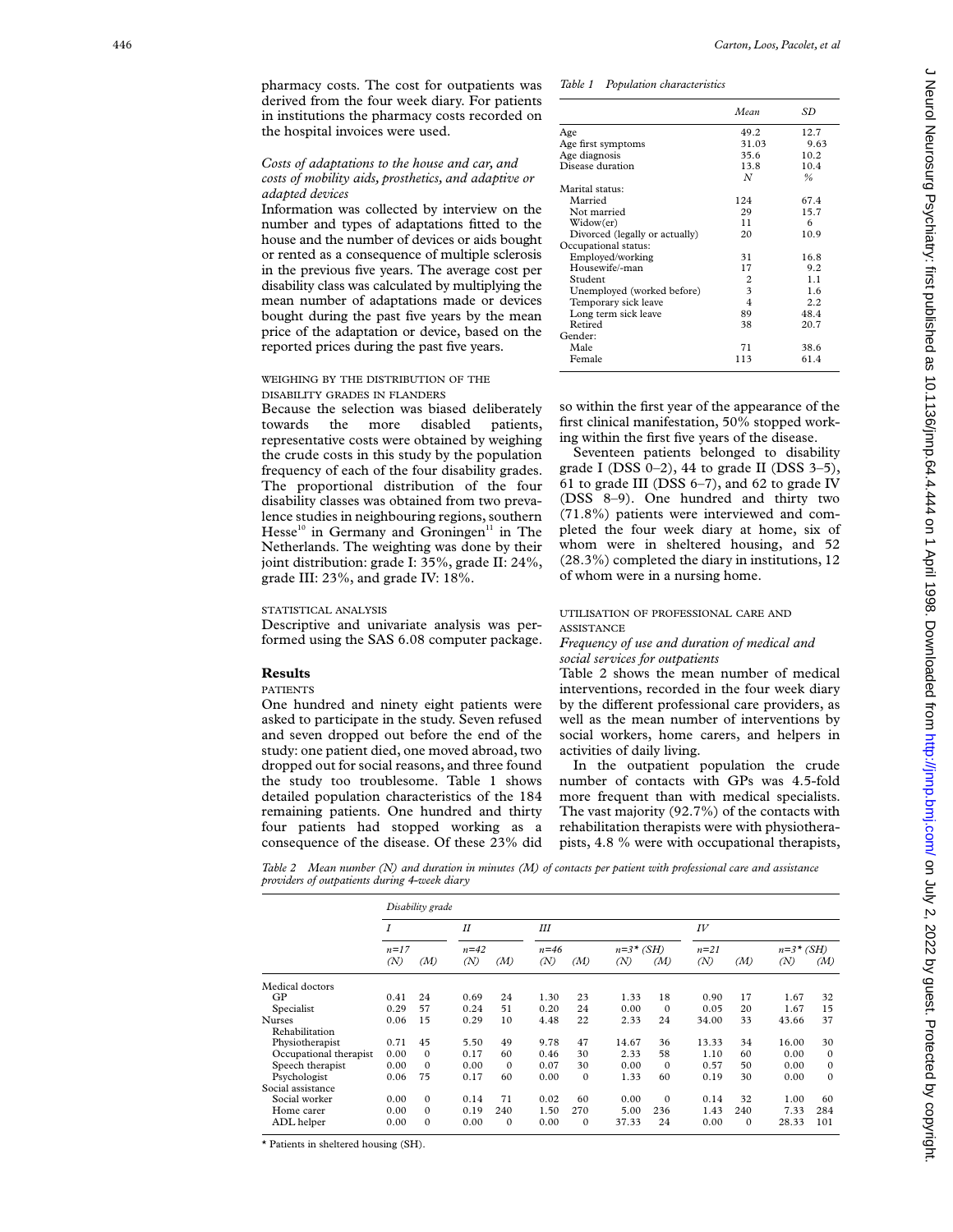*Table 3 Frequency and duration of hospital admissions in the previous year of patients interviewed at home*

|                                                    | Disability grade |             |              |              |  |  |  |
|----------------------------------------------------|------------------|-------------|--------------|--------------|--|--|--|
|                                                    |                  | Н           | Ш            | IV           |  |  |  |
| Number of patients                                 | 17               | 42          | 49           | 24           |  |  |  |
| Number of patients hopsitalised per year           | 4(24%)           | 20(48%)     | 19 (39%)     | 15(62%)      |  |  |  |
| Number of hospitalisations per year                | 5                | 28          | 33           | 20           |  |  |  |
| General hospital                                   | 5                | 24          | 24           | 4            |  |  |  |
| SPN-institute                                      | 0                | 4           | 9            | 16           |  |  |  |
| Mean length of hospitalisations in days<br>(range) | $6.4(4-7)$       | $7.3(1-19)$ | $22.6(1-98)$ | 53.3 (7-238) |  |  |  |
| General hospital                                   | 6.4              | 7.7         | 19.6         | 10.5         |  |  |  |
| <b>SPN</b> institute                               |                  | 5.2         | 30.8         | 64.2         |  |  |  |

*Table 4 Average costs in ECU\* of 4 weeks of medical services, social assistance and pharmaceutical products for an outpatient*

|                         | Disability grade |       |       |        |        |        |  |  |  |  |
|-------------------------|------------------|-------|-------|--------|--------|--------|--|--|--|--|
|                         | $\boldsymbol{I}$ | П     | Ш     |        | IV     |        |  |  |  |  |
| Residence               | Home             | Home  | Home  | SΗ     | Home   | SΗ     |  |  |  |  |
| Medical doctors         |                  |       |       |        |        |        |  |  |  |  |
| GP                      | 9.6              | 9.4   | 17.6  | 18.0   | 12.2   | 22.6   |  |  |  |  |
| Specialist              | 6.4              | 5.1   | 4.4   |        | 1.3    | 35.5   |  |  |  |  |
| <b>Nurses</b>           | 0.4              | 1.4   | 46.8  | 25.9   | 523.8  | 397.4  |  |  |  |  |
| Rehabilitation          |                  |       |       |        |        |        |  |  |  |  |
| Physiotherapist         | 14.0             | 117.9 | 203.0 | 231.0  | 198.3  | 210.0  |  |  |  |  |
| Occupational therapist  |                  | 4.5   | 6.0   | 59.1   | 28.9   |        |  |  |  |  |
| Speech therapist        |                  |       | 0.9   |        | 12.5   |        |  |  |  |  |
| Total medical services  | 33.3             | 144.5 | 278.7 | 384.1  | 782.9  | 665.6  |  |  |  |  |
| Social assistance       |                  |       |       |        |        |        |  |  |  |  |
| Social worker           |                  | 6.2   | 0.8   |        | 2.8    | 37.7   |  |  |  |  |
| Home care               |                  | 14.1  | 125.0 | 364.6  | 105.3  | 642.4  |  |  |  |  |
| ADL help                |                  |       |       | 381.6  |        | 1229.8 |  |  |  |  |
| Total social assistance |                  | 20.3  | 125.8 | 746.2  | 108.1  | 1909.9 |  |  |  |  |
| Drugs and nursing aids  | 14.6             | 44.1  | 70.5  | 133.5  | 132.1  | 371.3  |  |  |  |  |
| Total ambulatory costs  | 47.8             | 209.0 | 475.0 | 1263.8 | 1023.1 | 2946.8 |  |  |  |  |

 $1f = 1.5$  ECU.

*Table 5 Average yearly hopsital cost per patient of different disability grades* 

|                      |                  | Disability grade |            |             |            |           |
|----------------------|------------------|------------------|------------|-------------|------------|-----------|
|                      | $\boldsymbol{I}$ | II               | Ш          | IV          |            |           |
| Residence            | Home             | Home             | Home       | Home        | <b>SPN</b> | NuHo      |
| General hospital     | $t = 1.88$       | $t = 4.40$       | $t = 9.61$ | $t = 1.75$  |            |           |
| Care                 | 579              | 1433             | 3317       | 583         |            |           |
| Pharmacy             | 85               | 203              | 371        | 93          |            |           |
| Subtotal             | 664              | 1635             | 3688       | 676         |            |           |
| <b>SPN</b> institute |                  | $t = 0.49$       | $t = 5.66$ | $t = 42.71$ | $t = 365$  |           |
| Care                 |                  | 146              | 1234       | 7035        | 46255      |           |
| Pharmacy             |                  | 1.4              | 28         | 253         | 1706       |           |
| Subtotal             |                  | 147              | 1262       | 7288        | 47961      |           |
| Nursing home         |                  |                  |            |             |            | $t = 365$ |
| Care                 |                  |                  |            |             |            | 24966     |
| Pharmacy             |                  |                  |            |             |            | 794       |
| Subtotal             |                  |                  |            |             |            | 25760     |
| Total for year       | 664              | 1782             | 4950       | 7964        | 47961      | 25760     |

SPN = special neurological; NuHo = nursing home; t = time in days spent in institution (according to interview).

> and only 1.4% and 1.1% were with speech therapists and psychologists respectively.

## *Frequency and duration of stay in hospital*

Table 3 shows the number of stays in hospital and their average duration for patients still living at home with different disabilities. A typical patient living at home with a disability corresponding to grade I spends an average of 1.88 days per year in a hospital, a patient of grade II spends 4.89 days a year in a hospital of which 4.40 days (90%) are in a general hospital and 0.49 days (10%) are in an SPN institute. A patient of grade III spends on average 15.27 days a year in a hospital of which 9.61 days (63%) are in a general hospital and 5.66 days (37%) in an SPN institute. A patient

of grade IV who lives at home spends an average of 44.46 days a year in a hospital, of which only 1.75 days (4%) are in a general hospital and 42.71 days (96%) are in an SPN institute.

## *Percentage of patients in sheltered housing, temporarily in hospital, and permanently in an institution*

According to the Flemish Multiple Sclerosis society 30 patients or 0.5% of the 5500 Flemish patients with multiple sclerosis resided in sheltered housing during the study period. These patients were evenly distributed between grade III and IV. Furthermore the spot checks representative in the Leuven area indicated that at any moment on average 19.9(9%) of the 220 patients known to live in the Leuven area were in an institution; an average of 5.6 (2.5%) were temporarily in hospital and 14.3 (6.5%) were institutionalised for more than 12 months, most probably permanently. All the last patients belonged to disability grade IV. Of these patients with a long stay in an institution more than two thirds (4% of the total multiple sclerosis population) permanently resided in a nursing home and almost one third (2.5% of the total multiple sclerosis population) were in an SPN institute.

#### COST ESTIMATES

*Average four week cost of professional ambulatory care according to disability*

Table 4 shows the costs for medical services, professional social assistance, and pharmaceutical products.

# *Average daily cost of hospital care per disability class*

One hundred and eighteen invoices were reviewed: 73 from general hospitals, 40 from SPN institutes, and five from nursing homes.

Table 5 shows the average daily cost in the different institutions for patients of different disability classes. The decreasing costs for stay in hospital in SPN institutes with increasing duration of hospital stay was taken into account for these calculations.

# *Yearly costs for house adaptations and medical equipment/devices and prosthetics* These costs are reported and added to the total professional cost (table 6).

# ESTIMATION OF THE TOTAL COST OF PROFESSIONAL CARE FOR PERSONS WITH MULTIPLE SCLEROSIS IN FLANDERS *Estimation of the total direct cost of multiple sclerosis in Flanders*

Based on the distribution of the disabilities of the patients with multiple sclerosis in Flanders, the location (home or institution) where the services were provided and the average daily costs of the various services, the yearly cost for 100 patients with multiple sclerosis can be calculated (table 7). The yearly expenditures to the community for the 5500 patients with multiple sclerosis in Flanders was estimated to be ECU 13 106 000 for ambulatory care to which ECU 3 234 000 for pharmacy costs should be added. With an estimated cost of ECU 25 040 000 for hospital care and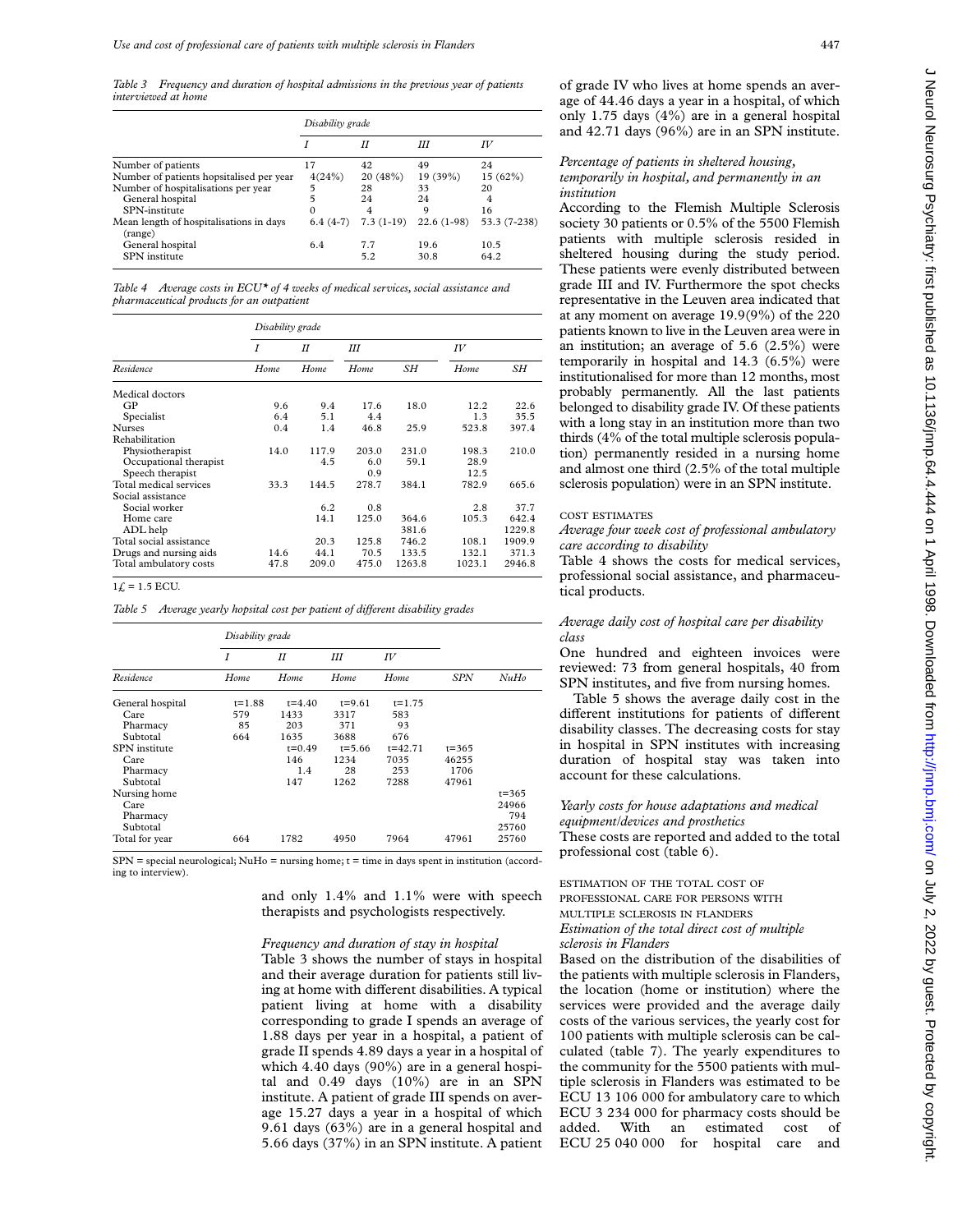*Table 6 Yearly cost per patient for house and automobile adaptions, mobility aids, prosthetics, and adaptive devices*

|                                                       | Disability grade |      |       |          |      |          |  |
|-------------------------------------------------------|------------------|------|-------|----------|------|----------|--|
|                                                       | I<br>$_{II}$     |      | Ш     |          | IV   |          |  |
| Residence                                             | Home             | Home | Home  | SН       | Home | SН       |  |
| Adaptions of house, kitchen, bedroom<br>and hathroom. |                  |      |       |          |      |          |  |
| Mean number per patient in 5 years                    | 0.18             | 1.31 | 1.57  | $\Omega$ | 1.14 | $\Omega$ |  |
| Mean price of adaption                                | 2775             | 1469 | 2.159 | $\Omega$ | 1419 | $\Omega$ |  |
| Costs per patient per year                            | 100              | 385  | 678   | $\Omega$ | 324  | $\Omega$ |  |
| Adaptions of automobile:                              |                  |      |       |          |      |          |  |
| Mean number per patient in 5 years                    | $\Omega$         | 0.17 | 0.54  | $\Omega$ | 0.33 |          |  |
| Mean price of adaption                                | $\Omega$         | 1650 | 10130 | $\Omega$ | 5281 | $\Omega$ |  |
| Costs per patient per year                            | $\Omega$         | 56   | 1094  | $\Omega$ | 299  | $\Omega$ |  |
| Mobility aids: crutches, wheelchairs:                 |                  |      |       |          |      |          |  |
| Mean number per patient in 5 years                    | $\Omega$         | 1.12 | 1.91  | 2.67     | 2.24 | 1.33     |  |
| Mean price of adaption                                | $\Omega$         | 459  | 931   | $\Omega$ | 1658 | $\Omega$ |  |
| Costs per patient per year                            | $\Omega$         | 103  | 356   | 497      | 743  | 441      |  |
| Prosthetics and devices:                              |                  |      |       |          |      |          |  |
| Mean number per patient in 5 years                    | $\Omega$         | 1.19 | 1.04  | 2.33     | 3.75 | 6        |  |
| Mean price of adaption                                | $\Omega$         | 396  | 591   | $\Omega$ | 496  | $\Omega$ |  |
| Costs per patient per year                            | $\Omega$         | 94   | 123   | 275      | 354  | 596      |  |
| Total                                                 | 100              | 638  | 2250  | 772      | 1719 | 1037     |  |

ECU 1 540 000 for hospital pharmacy this amounts to a total of ECU 42 920 000 for medical care/year. To this amount ECU 4 391 000 yearly cost for social and community services and ECU 4 938 000 for adaptations and prosthetics should be added.

# **Discussion**

ON THE METHODOLOGY OF STUDIES OF COST OF ILLNESS OF PATIENTS WITH MULTIPLE SCLEROSIS Few studies estimating the cost of multiple sclerosis have been published.<sup>4-6</sup> The most recent and comprehensive one was conducted in 1991 by Jonsson in Sweden<sup>6</sup> and published in 1995. This was a top down study. Costs of admission to hospital were derived from statistics of the National Board of Health and Welfare. Although there are advantages to this prevalence approach and to the top down method, they have their limitations as no information is available on disability measures of the patients and costs cannot be related to specific patient groups.

In 1993 Bourdette *et al*<sup>5</sup> studied the relation between disability and healthcare cost. They used the bottom up approach. The cost of care provided to 165 largely male patients with multiple sclerosis at two Veterans' Affairs (VA) Medical Centres in the United States was correlated with measures of neurological impairment. A limitation of this study is that its population, mainly male veterans, is not representative for the whole multiple sclerosis population and that some cost classes such as VA benefits are very specific for this population and hardly applicable to other persons with multiple sclerosis in the United States or patients in other countries.

The present study used the bottom up approach and also attempted to be prevalence based. Its strength resides in the facts (1) that data were collected prospectively to prevent recall bias; (2) that it considered several specific cost classes including medical care, social assistance, adaptations, and prosthetics; (3) that it related the costs to disability status; (4) that the costs of multiple sclerosis could be extrapolated to the whole population and therefore be related to the annual healthcare expenditure in the country; and (5) that the results can easily be compared with those of other countries as not only charges, invoices, and bills, which are very much determined by country, but also the frequency and duration of services are recorded. The weaknesses of the present study also need to be considered namely, (1) that it is not strictly prevalence based and that (2) the whole range of disabilities was reduced to four grades only. The option was taken to study a limited number of patients only, but in detail. To obtain sample sizes allowing calculations the whole disability range was covered by four classes only. These four classes corresponded to the four stages most people with multiple sclerosis can be seen to move through, and they can easily be identified. The selection was purposely biased towards the more severely disabled, who were expected to be the greatest consumers of health care.

The frequency of hospital admissions and permanent residence in institutions were determined in a well delineated area of Flanders around Leuven, where we were able to study all 220 patients with multiple sclerosis.<sup>9</sup> As the sociodemographic situation and the availability of health care is very similar in the Leuven area and in other parts of Flanders an extrapolation from this area to the whole Flemish population seems justified. In a second part data on healthcare consumption and disability were obtained from patients from inside as well as from outside the Leuven area and costs were determined for different disbility stages, which were then extrapolated to the whole population.

*Table 7 Yearly costs for 100 patients with multiple sclerosis in Flanders according to disability*

| Residence                    | Disability grade |        |        |       |        |       |            |              |        |
|------------------------------|------------------|--------|--------|-------|--------|-------|------------|--------------|--------|
|                              | I                | П      | Ш      |       | IV     |       |            |              |        |
|                              | Home             | Home   | Home   | SΗ    | Home   | SΗ    | <b>SPN</b> | NuHo         | Total  |
| Days per year in institution | 1.9              | 4.9    | 15.3   | 15.3  | 44.5   | 44.5  | 365        | 365          |        |
| Prevalence $(\% )$           | 35%              | 24%    | 22.75% | 0.25% | 11.25% | 0.25% | 2%         | 4.5%         | 100    |
| Medical costs:               |                  |        |        |       |        |       |            |              |        |
| Ambulatory care              | 15087            | 44596  | 79255  | 1200  | 96237  | 1908  | $\Omega$   | $\mathbf{0}$ | 238238 |
| Outpatient pharmacy          | 6602             | 13608  | 20055  | 417   | 17034  | 1064  | $\Omega$   | $\Omega$     | 58780  |
| Hospital care                | 20248            | 37888  | 103531 | 1138  | 85704  | 1905  | 92509      | 112347       | 455270 |
| Hospital pharmacy            | 2982             | 4895   | 9079   | 100   | 3891   | 86    | 3413       | 3572         | 28020  |
| Subtotal                     | 44919            | 100988 | 211921 | 2855  | 202866 | 4963  | 95922      | 115919       | 780353 |
| Social assistance            | $\Omega$         | 6272   | 35658  | 2139  | 13942  | 5472  | $\Omega$   | $\Omega$     | 63483  |
| Adaptions/prosthetics        | 3497             | 15310  | 51190  | 193   | 19341  | 259   | $\Omega$   | $\Omega$     | 89790  |
| Total direct costs           | 48416            | 122570 | 298769 | 5187  | 236149 | 10694 | 95922      | 115919       | 933625 |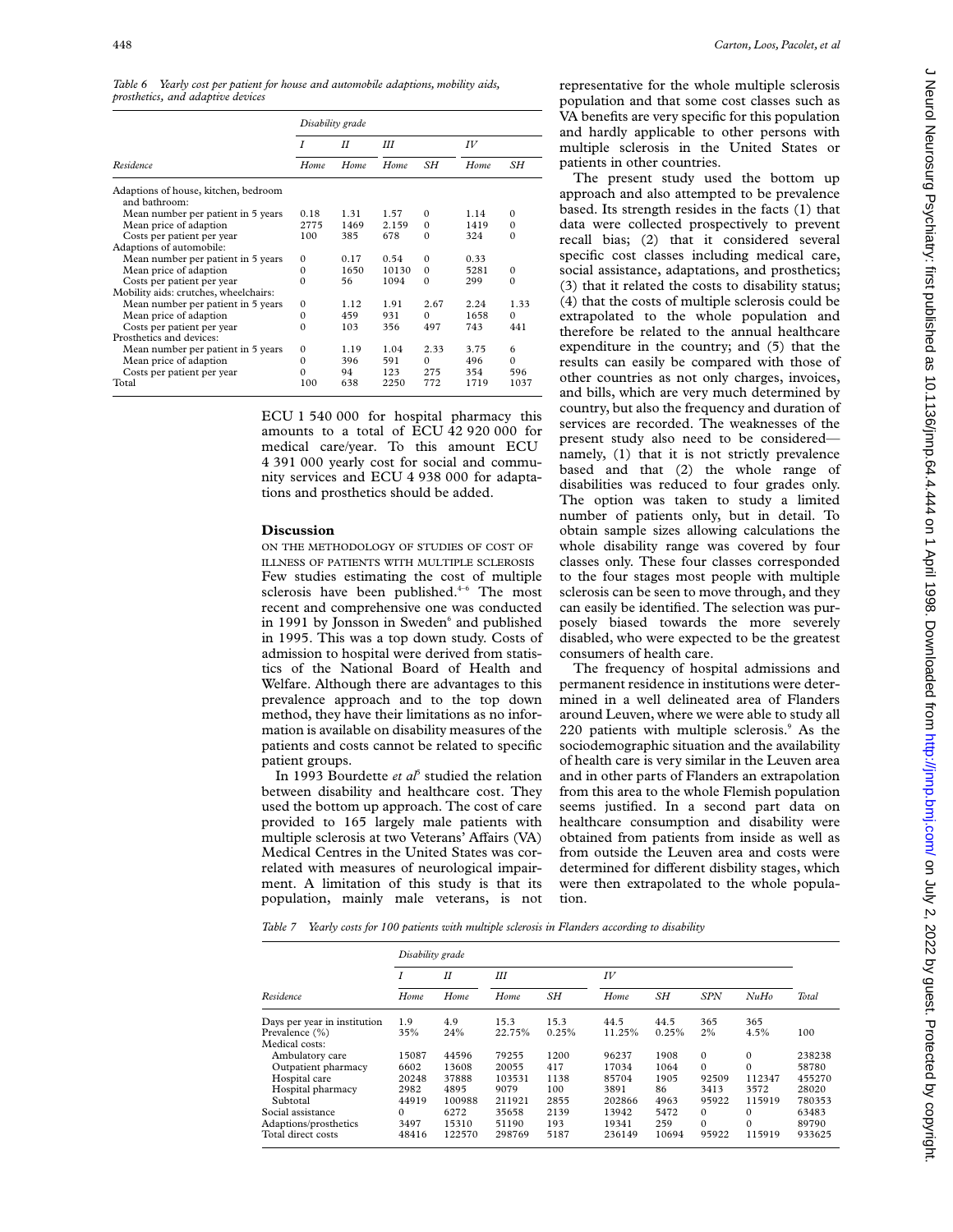ON THE USE OF SERVICES AND COST ESTIMATES As expected and as already shown in the VA study,<sup>5</sup> the use of medical services and their ensuing costs rise dramatically with increasing disability.

As for ambulatory patients the rising costs related to increasing disability are almost entirely determined by the great use of rehabilitation and district nursing. Rehabilitation is responsible for 85% of the costs of medical services for patients with mild disability (grade II) and for 75% of the cost for those moderately disabled (grade III) (table 4). Occupational therapy, which is only applied to the moderately and most severely disabled patients and speech therapy to the most severely disabled patients (grade IV), represented only a minimal fraction of the ambulatory medical services and costs. Costs for district nursing also increased along with the disability of the outpatients (table 4). It became precipitous for the totally dependent patients (grade IV), and amounted to two thirds of their costs for ambulatory medical services.

With increasing disability an up to 10-fold rise in the costs for pharmaceutical products was noted and depending on the disability grade they constituted 10%-20% of the total ambulatory cost. The main reason for these high costs was that pharmaceutical products not only included drugs but also pharmaceutical aids such as catheters and other nursing material. Costs for adaptations and prosthetics were also high and almost comparable with the pharmacy costs. The frequency of doctors' visits, about once every month, remained fairly constant during all stages of the disease. This rather surprising finding was also noted in the VA study.<sup>5</sup> As a consequence the relative contribution of doctors fees become progressively less important in the overall costs of medical care for outpatients: from 30% for grade I to 1.5% for grade IV. Social assistance included subsidised services such as social work, home care, and help with activities of daily living. The costs became important only for the moderately and severely disabled. It is noteworthy that patients with a similar disability but residing in sheltered housing consumed six times (for grade III) to 20 times (for grade IV) more social assistance than patients in their own home (table 4) where this help is provided by the family. However, the very high yearly cost of a severely disabled patient living in sheltered housing of ECU 42 777 (by contrast with ECU 20 991 at home) is to be compared to the costs for society of permanent residence in institutions, which amounts to ECU 25 760 in a nursing home and ECU 47 961 in an SPN institute.

By contrast with ambulatory costs, the daily charges for a stay in hospital do not seem to increase with increasing disability but rather have a tendency to decrease. The increasing yearly hospital costs for patients of increasing disability was almost entirely related to the increasing proportion of patients being admitted to hospital (from 24% of patients of grade I to 62% of patients of grade IV) and to the increasing mean durations of the hospital stays (from two days for grade I to 44 days in grade IV). Taking into consideration the long hospital stays of the most severely disabled who still live at home, the high costs of these persons when they reside in sheltered housing and in particular the costs of the 6.5% of patients who are permanently institutionalised, it is evident that the costs of long term care outstripped those of acute medical management.

The average yearly medical cost for a patient with multiple sclerosis in Flanders is ECU 7800. It is ECU 8700 if adaptations and prosthetics and ECU 9300 if social assistance and community aid are included. In the Swedish survey<sup>6</sup> where house adaptations, prosthetics, and community assistance were not included it amounted to ECU 5625 or less than 75% of the cost in Flanders. However, rehabilitation of outpatients and district nursing at home, which constitute the two major expenditures of ambulatory care in Flanders, as well as pharmaceutical products other than drugs were not included in the Swedish calculation. The average cost of health care including prosthetics for a VA patient in the United States is \$35 000 or ECU 30 000, which is roughly the yearly cost for a most severely disabled patient in Flanders. This much higher cost compared with Flanders and Sweden probably reflects the higher costs of health care in the United States but certainly also the higher proportion of more severely disabled persons in the VA study than patients with multiple sclerosis in the general population.

Johnson extends his economic evaluation of multiple sclerosis in Sweden<sup>6</sup> to an assessment of the indirect cost of multiple sclerosis due to absence from work and early retirement. The total indirect cost of loss of production in Sweden was 2.5 times higher than the direct cost of healthcare services.<sup>6</sup> This was also the case in an earlier study by O'Brien in England and Wales.<sup>4</sup> One quarter of the patients in our study had lost their work within one year after the appearance of the first symptoms and half of them had lost their occupation within five years. Both of these direct and indirect costs as well as the value of informal (non-professional help) by relatives and friends are to be considered when cost effectiveness of treatments is studied. A paper on the contribution of informal assistance to the total cost of illness of multiple sclerosis in Flanders is being prepared by Pacolet *et al*.

We are grateful to Kathleen Gysen, Lea Mertens, and Reinhilde Wouters for their outstanding interview work and to Guy Carin, economist, Dr Wim Tambeur, Dr Herman Van Loon, and Catherine Molleman, psychologist for their advice. This work was supported by a grant of the Nationaal Fonds voor Wetenschappelijk Onderzoek (Levenslijn).

- 1 Weinshenker BG, Bass B, Rice GPA, *et al*. The natural history of multiple sclerosis: a geographically based study. *Brain* 1989;**112**:133–46.
- 2 Poser S, Kurtzke JF, Poser W, *et al*. Survival in multiple sclerosis. *J Clin Epidemiol* 1989;**42**:159–68.
- 3 Bronnum-Hansen H, Koch-Henriksen N, Hyllested K. Survival of patients with multiple sclerosis in Denmark: a nationwide, long-term epidemiologic survey. *Neurology* 1994;**44**:1901–7.
- 4 O'Brien B. Multiple sclerosis.London: Office of Health Economics, 1987. (OHE Publication No 87.)